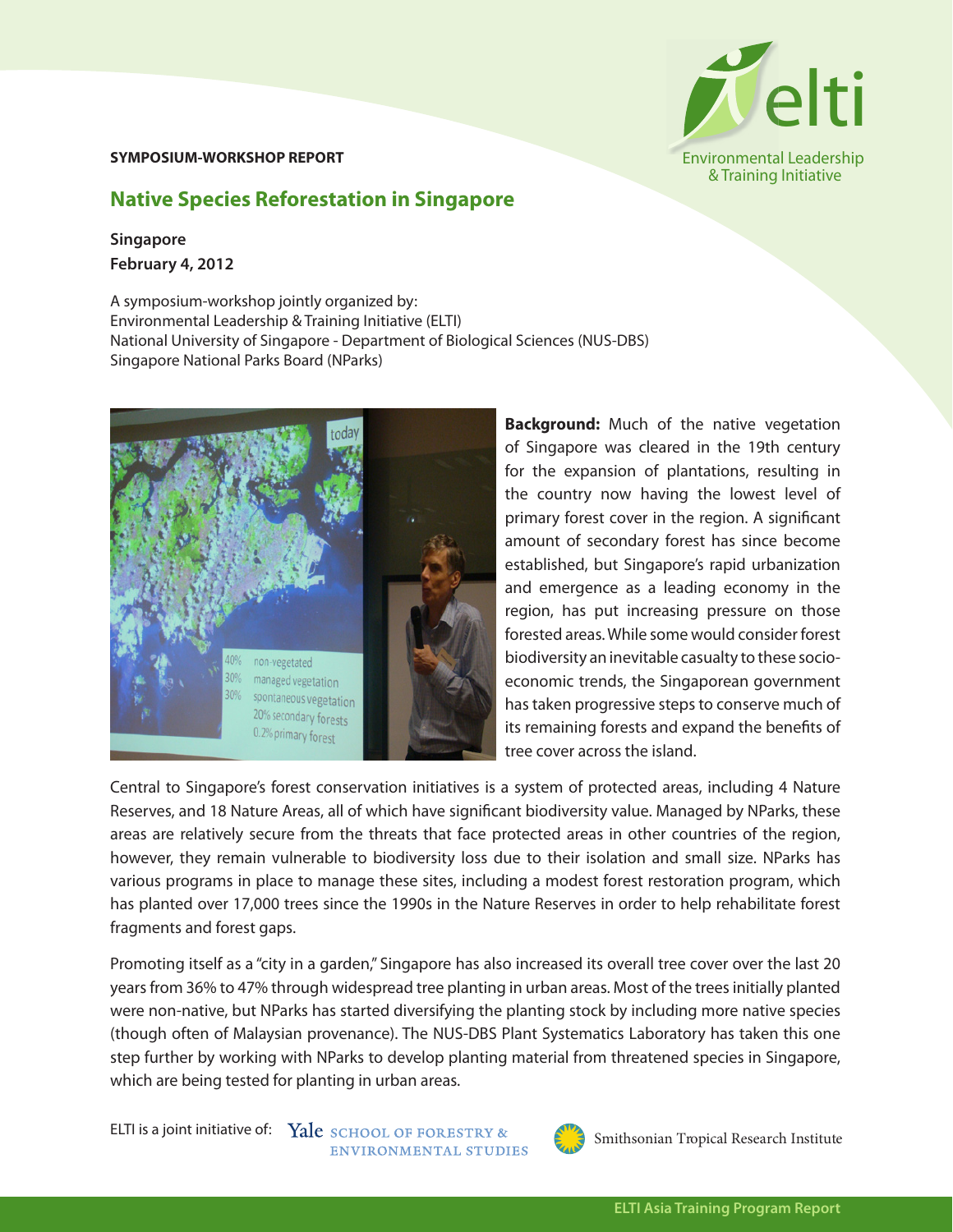Because of such efforts, Singapore now serves as a showcase for the region, and indeed the rest of the world, on how forest ecosystems can be managed in a highly urban environment. While Singapore's efforts are impressive, the question remains: Is there more that could and should be done? Singapore's conservation strategy is built on a People, Public, and Private (3P) partnership; can this partnership be broadened and strengthened? Many countries in the region have a longer history of forest restoration than Singapore and are pursuing it on a larger scale. Can Singapore benefit from their experiences and approaches? Finally, there is a huge need for the establishment of regional networks to facilitate native species reforestation and its financing through REDD+ and voluntary carbon market schemes. How can Singapore benefit from and contribute to these broader regional efforts?

This symposium-workshop was designed to examine the state of native species reforestation in Singapore and explore options for enhancing the current approach. The first half of the day consisted of a symposium aimed at providing essential background information to a broad audience, while the second half of the day consisted of a workshop for a smaller number of participants designed to brainstorm ways to move forward.

## **Objectives:**

1. Provide an overview of steps currently being taken in Singapore to restore its forests and conserve its native floral biodiversity;

2. Introduce participants to different approaches to native species reforestation being practiced in the region;

3. Conduct a SWOT (Strengths, Weaknesses, Opportunities, and Threats) analysis of the forest restoration efforts currently being conducted in Singapore; and

4. Strengthen cooperative efforts within Singapore and regionally to promote native species reforestation.

**Format:** The symposium-workshop started with a presentation by Dr. David Neidel (ELTI), who provided an introduction to ELTI and an overview of the program's capacity-building and training approach to promoting native species reforestation in the region. The first morning session then consisted of 4 presentations focused on Singapore: Prof. Richard Corlett (NUS-DBS) explained the ecological reasons why native species reforestation is important in Singapore; Mr. Benjamin Lee and Mr. James Gan (NParks) explained the current reforestation approach being implemented by Singapore NParks; and Prof. Hugh Tan (NUS-DBS) discussed the need and opportunities for planting native species in urban areas.

The second morning session then consisted of four presentations on native species reforestation efforts in other parts of the region: Mr. Benjamin Brown (Mangrove Action Program) provided an overview of his organization's approach to mangrove restoration in Indonesia; Prof. Billy Hau